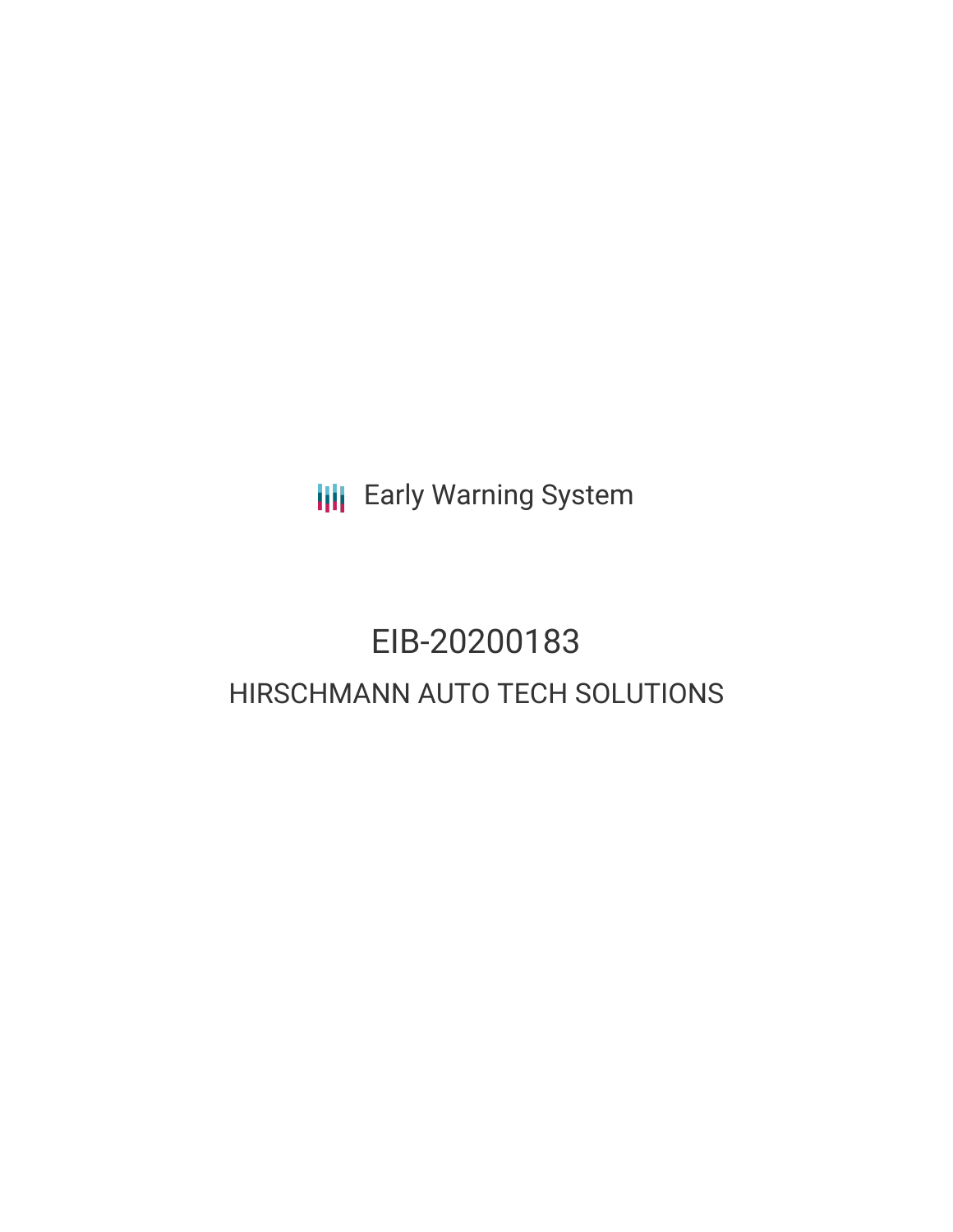

## **Quick Facts**

| <b>Countries</b>               | Austria                        |
|--------------------------------|--------------------------------|
| <b>Financial Institutions</b>  | European Investment Bank (EIB) |
| <b>Status</b>                  | Approved                       |
| <b>Bank Risk Rating</b>        | U                              |
| <b>Voting Date</b>             | 2020-10-13                     |
| <b>Borrower</b>                | HIRSCHMANN AUTOMOTIVE GMBH     |
| <b>Sectors</b>                 | Industry and Trade             |
| <b>Investment Type(s)</b>      | Loan                           |
| <b>Investment Amount (USD)</b> | \$76.33 million                |
| <b>Loan Amount (USD)</b>       | $$76.33$ million               |
| <b>Project Cost (USD)</b>      | \$160.88 million               |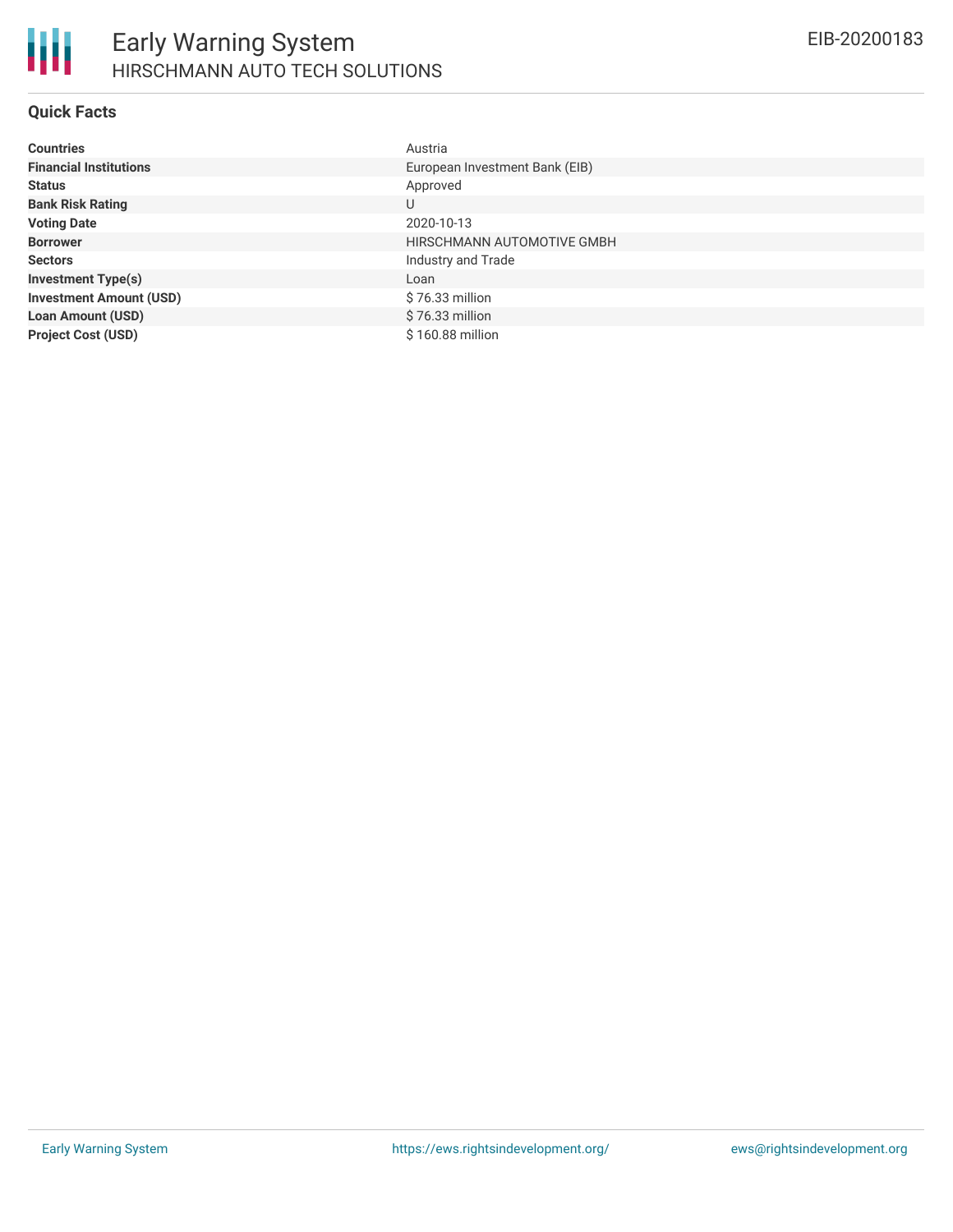



## **Project Description**

The project aims at developing innovative solutions in the field of special and high-voltage cable harnesses, plugs, connectors, as well as wire and sensor technologies for automotive, industrial automation and e-bikes, most of which are key enablers for the deployment of electrified, more connected and safer vehicles as well as digital industrial technologies.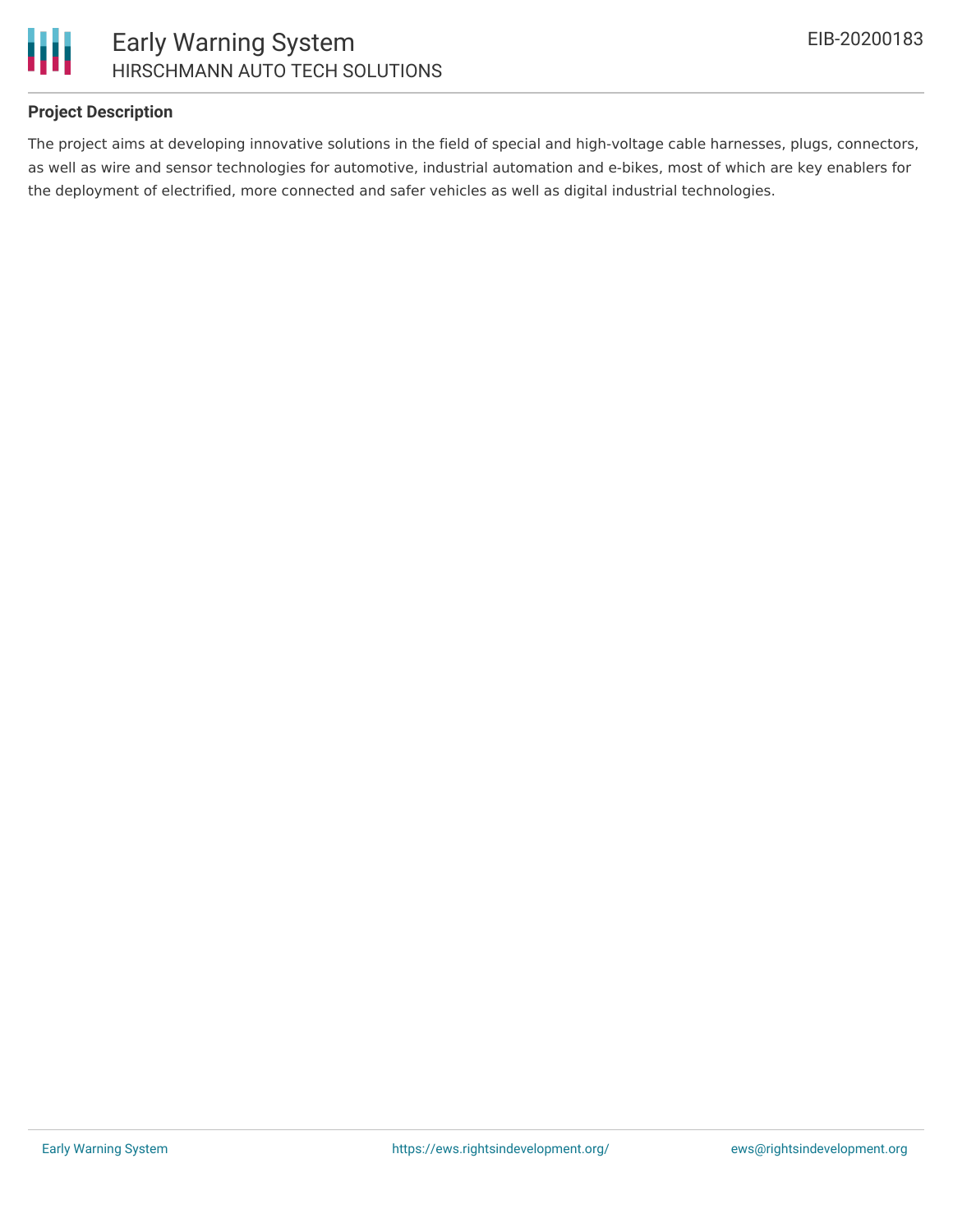

## Early Warning System HIRSCHMANN AUTO TECH SOLUTIONS

### **Investment Description**

European Investment Bank (EIB)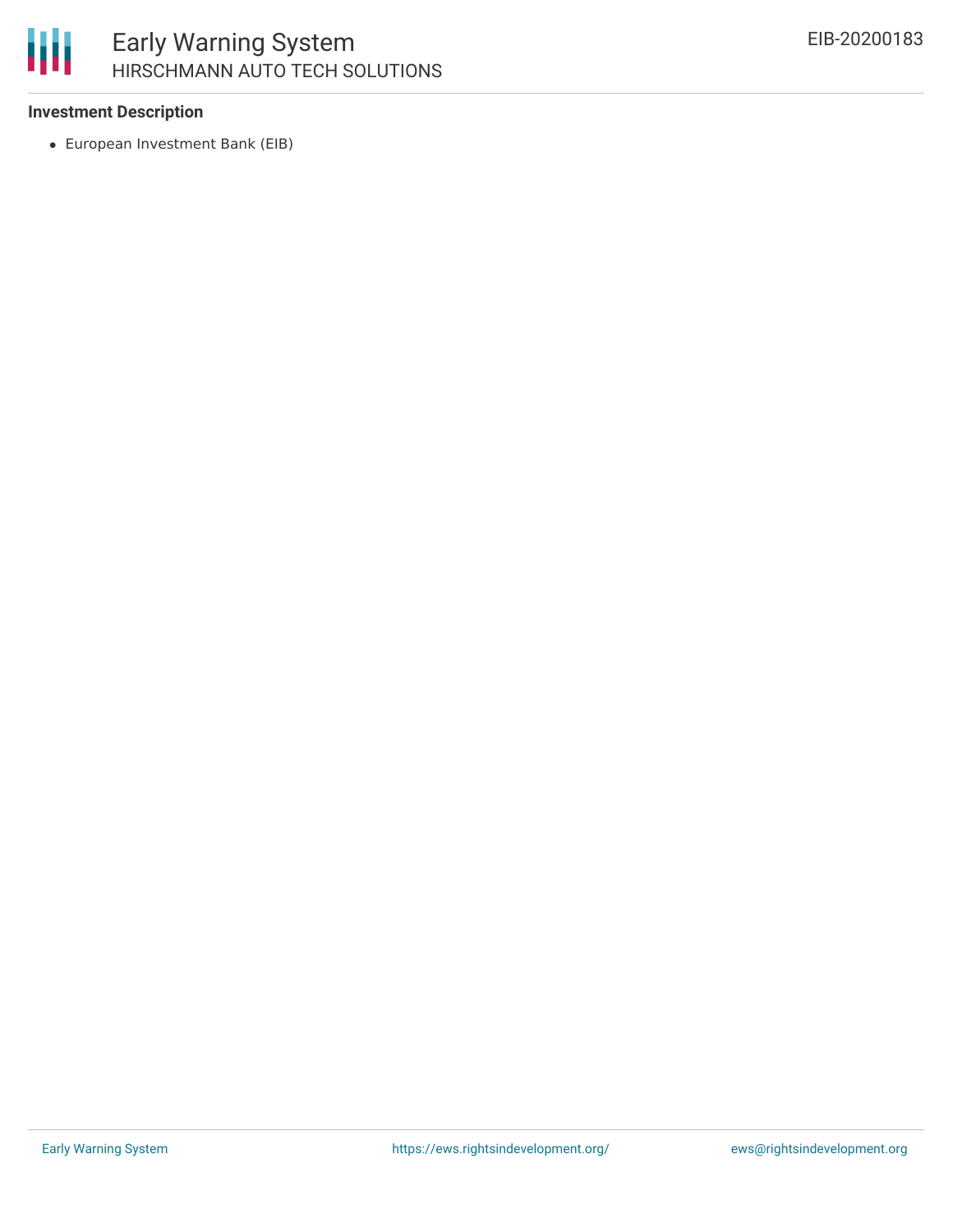

## Early Warning System HIRSCHMANN AUTO TECH SOLUTIONS

| <b>Private Actor 1</b> | <b>Private Actor</b><br>1 Role | <b>Private Actor</b><br><b>Sector</b> | <b>Relation</b> | <b>Private Actor 2</b>     | <b>Private Actor</b><br>2 Role | <b>Private Actor</b><br>2 Sector |  |
|------------------------|--------------------------------|---------------------------------------|-----------------|----------------------------|--------------------------------|----------------------------------|--|
|                        | $\overline{\phantom{a}}$       | $\sim$                                | $\,$            | Hirschmann Automotive GmbH | Client                         | $\overline{\phantom{a}}$         |  |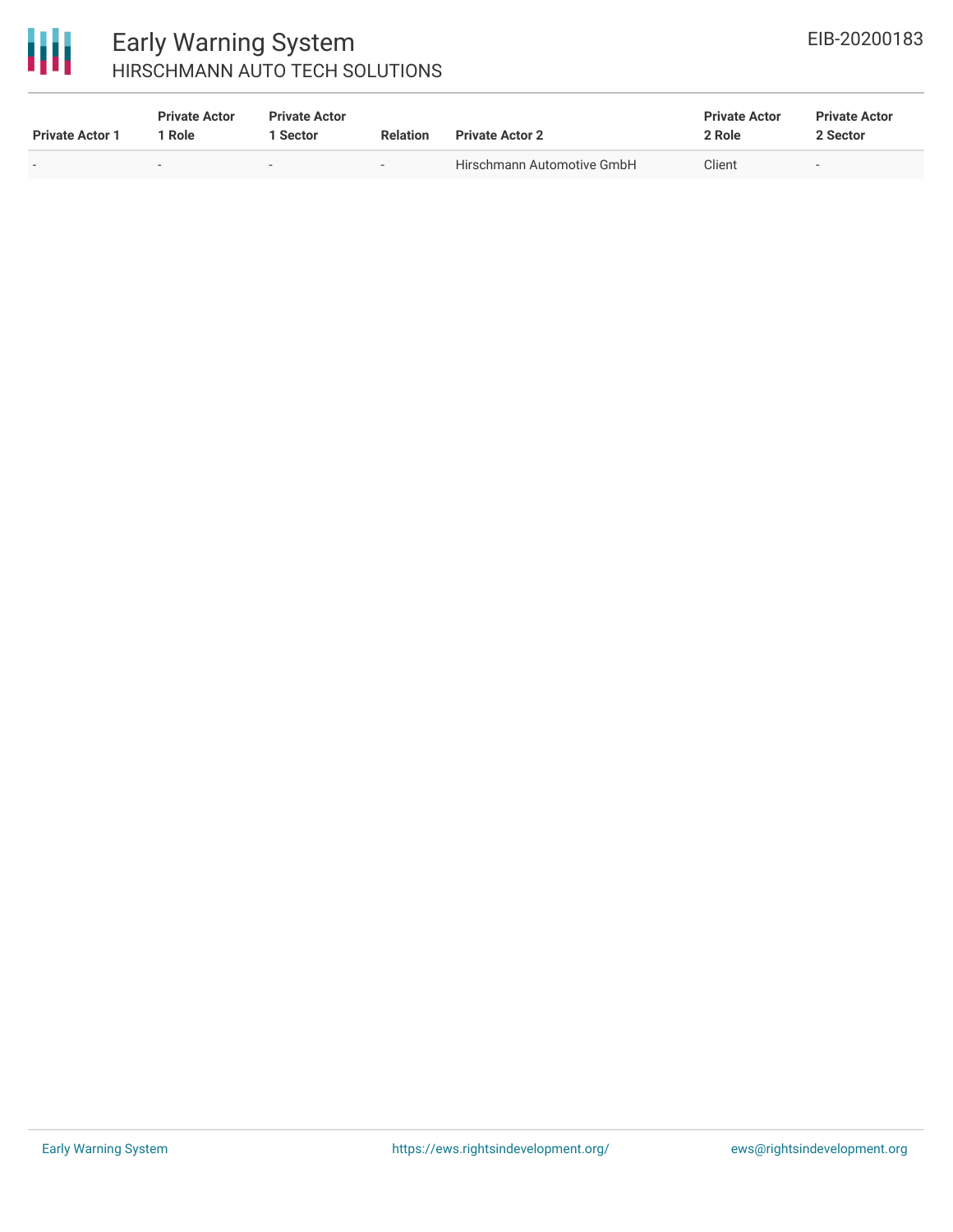## **Contact Information**

No contact information provided at the time of disclosure.

## **ACCESS TO INFORMATION**

You can submit an information request for project information at: https://www.eib.org/en/infocentre/registers/requestform/request-form-default.htm

## **ACCOUNTABILITY MECHANISM OF EIB**

The EIB Complaints Mechanism is designed to facilitate and handle complaints against the EIB by individuals, organizations or corporations affected by EIB activities. When exercising the right to lodge a complaint against the EIB, any member of the public has access to a two-tier procedure, one internal - the Complaints Mechanism Office - and one external - the European Ombudsman. A complaint can be lodged via a written communication addressed to the Secretary General of the EIB, via email to the dedicated email address: complaints@eib.org, by completing the online complaint form available at the following address: http://www.eib.org/complaints/form via fax or delivered directly to the EIB Complaints Mechanism Division, any EIB local representation office or any EIB staff. For further details, check:

http://www.eib.org/attachments/strategies/complaints\_mechanism\_policy\_en.pdf

When dissatisfied with a complaint to the EIB Complaints Mechanism, citizens can then turn towards the European Ombudsman. A memorandum of Understanding has been signed between the EIB and the European Ombudsman establishes that citizens (even outside of the EU if the Ombudsman finds their complaint justified) can turn towards the Ombudsman on issues related to 'maladministration' by the EIB. Note that before going to the Ombudsman, an attempt must be made to resolve the case by contacting the EIB. In addition, the complaint must be made within two years of the date when the facts on which your complaint is based became known to you. You can write to the Ombudsman in any of the languages of the European Union. Additional details, including filing requirements and complaint forms, are available at: http://www.ombudsman.europa.eu/atyourservice/interactiveguide.faces